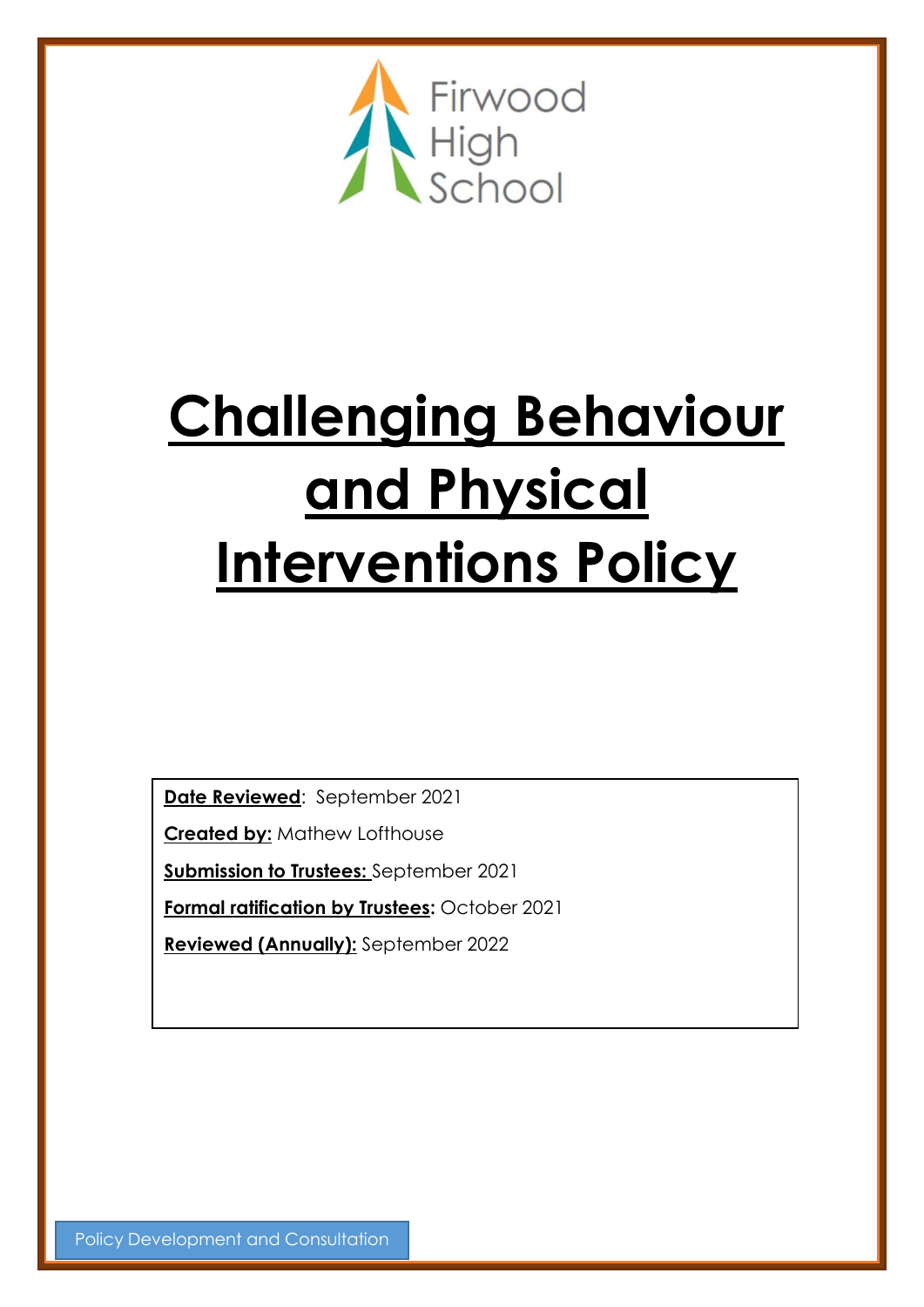Firwood Staff have contributed to the development of this policy through one to one discussions, class discussions and staff meeting / training.

This policy provides the basis for a positive, consistent approach, which support the aims of the school. All behaviours displayed are viewed as forms of communication and all staff, students, parents and Trustees have a duty to understand the reasons behind the behaviour and to support the student in developing alternative forms of communication and behaviour management strategies.

#### Background Information

Firwood High is a mixed gender school for students aged between 11 and 19 years, who have ASD, PMLD and complex learning difficulties. Our students come from a large geographical area and are from many different faiths and cultures, and in the majority of cases our students are transported to school by the local authority. At Firwood High School we aim to provide our students with a broad and relevant education. We do this in a positive environment that reflects our commitment and ethos of "*Learning Without Limits"*

#### Philosophy

This policy follows the agreed 'Challenging Behaviour and Physical Intervention' policy format for Special Schools in Bolton.

**This policy has been drawn up to protect students, staff and others within Firwood High School, in line with recommendations in current guidance:**

- **1. Education and Inspections Act 2006 (section 93)**
- **2. DFE Use of Reasonable Force (July 2013)**
- **3. Keeping Children Safe in Education (Sept 2021)**

#### **School Expectations**

At Firwood High School we promote positive behaviour by creating an environment in which students are able to enjoy learning and participate in activities which support the development of the student's social, emotional and moral development. At Firwood High School we believe that the encouragement and reinforcement of good behaviour is a collective responsibility. All school staff have a responsibility to model high standards of behaviour, both in their dealings with the students and with each other. We believe in order to ensure a caring and effective learning environment is created:

- Good relationships with all students will be established and maintained and be the primary way of encouraging positive behaviour and student progress.
- All students will be treated with dignity and respect at all times
- Good behaviour is rewarded
- Encouragement of independence and self-regulation is evident at all times
- Encouragement of self-awareness and an understanding of responsibility to others within the school community is fostered.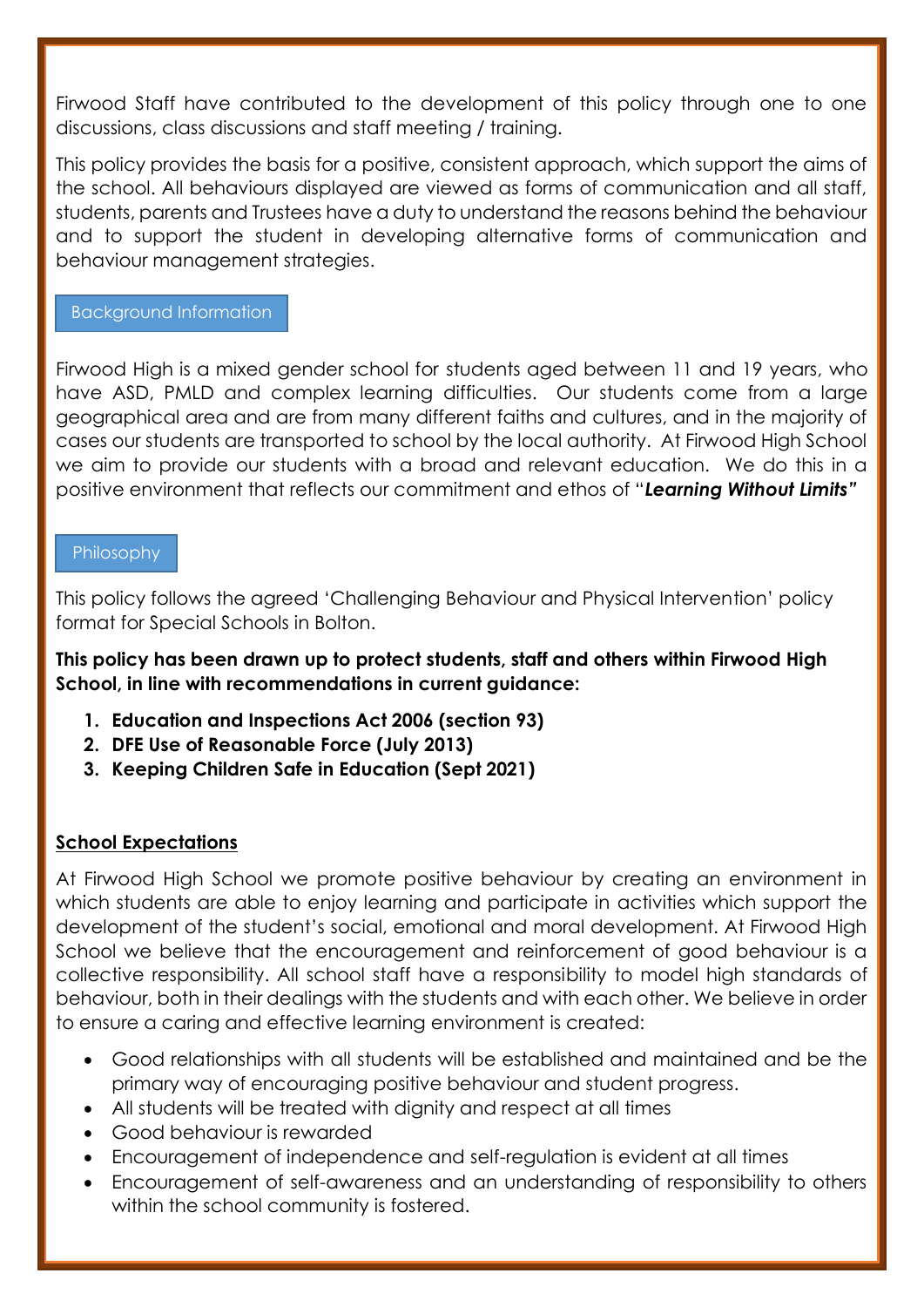• Where possible students should be aware of the consequences of behaviour which is unacceptable to all and, where understanding is limited, an encouragement of self-awareness and self-regulation is developed.

Physical intervention should only be used as a last resort as part of a dynamic risk assessment or as part of an agreed Behaviour Management Plan for individual students.

Physical intervention that is excessive or is used as a form of punishment is unacceptable and will be dealt with under the staff disciplinary procedures.

#### **Positive Behaviour Management**

Firwood High School has a positive approach to behaviour management and all staff:

- Read body language
- Read behaviour and assess the situation
- Intervene early
- Communicate "Talk and I will listen"
- Inform of desired behaviour (verbal, signs, symbols)
- Use appropriate humour
- Display CALM stance and body language
- Talk low, slow and quiet Use of communication aids where applicable
- Offer reassurance include positive physical prompts (contingent touch)
- Divert and distract by introducing another activity

This approach rewards students efforts to build self-esteem by, for example verbal praise within the class group, students taking good work to a senior member of staff, school certificates, individual / class reward charts, assignment of responsibility, etc. Parents and other professionals are involved where appropriate to help identify positive rewards that will be of particular significance to individual students.

Students who are known to present with behaviours that challenge will have defined Individual Behaviour Plans.

# *What constitutes behaviours that challenge ?*

Firwood High School considers behaviour to be challenging if:

- The behaviour itself or its frequency, intensity or duration is inappropriate given a student's age and level of development.
- The behaviour presents a threat to the well-being of the young person themselves, other students or staff
- The behaviour constitutes a significant additional disability to the student by interfering with the learning of new skills and/or by restricting access to important learning opportunities for either themselves or others.
- The behaviour causes significant stress to the individual concerned and/or to those who live and work alongside the student, and impairs the quality of their lives to an unreasonable degree.
- The behaviour is contrary to social norms and would be considered to be socially unacceptable, offensive, destructive or disruptive.

# *Individual Behaviour / Positive Handling Plans*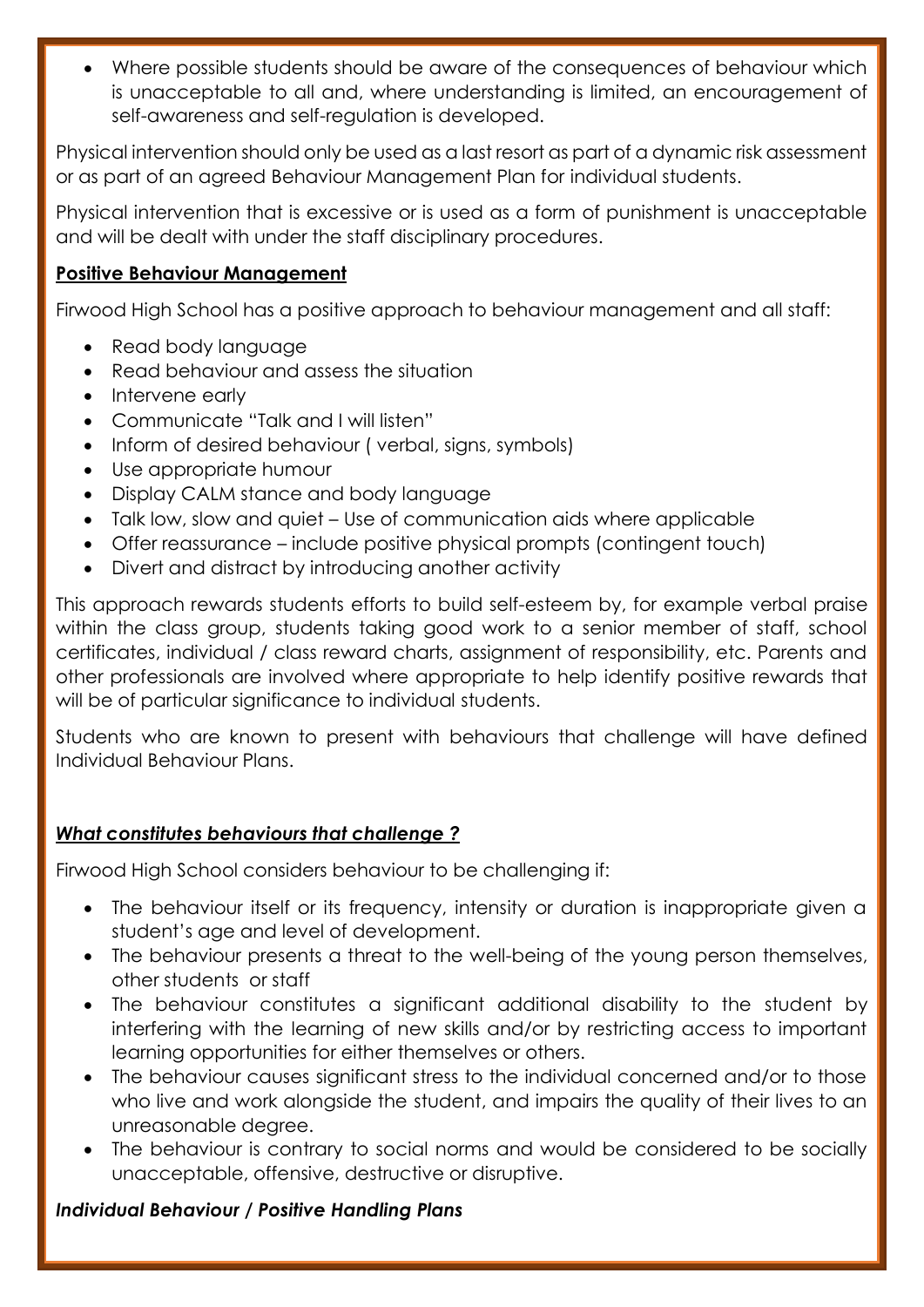All students will require a basic behaviour plan as this will incorporate the non-negotiables for their individual learning and daily routines that enable them to learn in a positive environment. The non-negotiables and baseline behaviours are recorded, and added to, if challenging behaviours are increased.

Where a student presents concerns any member of staff can ask for a behaviour meeting to be convened to discuss key issues, by arrangement with the class teacher, key stage lead and Head of Behaviour Management. This will be open to all key members of staff unless otherwise stated.

Other Education, Health or Social Services professionals involved with the student may be invited to this meeting, or provided with a synopsis of the outcomes if unable to attend. Parents will be sent a copy of the Behaviour Plan for them to understand the difficulties faced by the school and the strategies that are being introduced to effectively manage the behaviour that challenges. Parents are able to ask any relevant questions and offer strategies that can have a positive outcome.

A member of the Senior Leadership Team will chair the meeting. A record will be kept by completing the "Individual Behaviour/ Positive Handling Plan" pro forma. The Positive Handling part of the plan is only completed where physical handling is appropriate. A risk assessment has been integrated into the form. A signed copy of the plan must be made available for parents to keep as soon as the plan has been agreed by all, staff and parents / carers. This typically happens within days of the plan being written.

At the meeting the following issues will be discussed and agreed:

- 1. Positive aspects of the students character, his or her likes / dislikes.
- 2. The specific behaviours that challenge
- 3. Early warning signs of behaviour
- 4. Strategies, including rewards, de-escalation, diffusion or distraction.
- 5. Physical handling issues and where appropriate, completion of the positive handling section of the plan
- 6. Who is the most appropriate person to share the outcomes of the meeting with staff and parents / carers and will ultimately be responsible for this.
- 7. Time scale for review.

All relevant staff will be kept informed of the agreed strategies through staff briefings and staff meetings.

Planning appropriate strategies, controlling the environment, setting appropriate expectations etc., should be the way we positively and pro-actively manage behaviour. The use of physical intervention should be avoided whenever possible.

# *When Physical Intervention is authorised to be used.*

The staff at Firwood High School understand that there may be situations where an unexpected response occurs that is likely to result in one of the following:

- 1. Injury to a person (self or other)
- 2. Serious damage to property (that can cause harm)
- 3. Serious breakdown in discipline

In these situations it may be necessary to either use Restrictive Physical Intervention to prevent injury or serious damage to property or to clear a room of students and harmful equipment to enable the student to regulate their own behaviour. In this instance the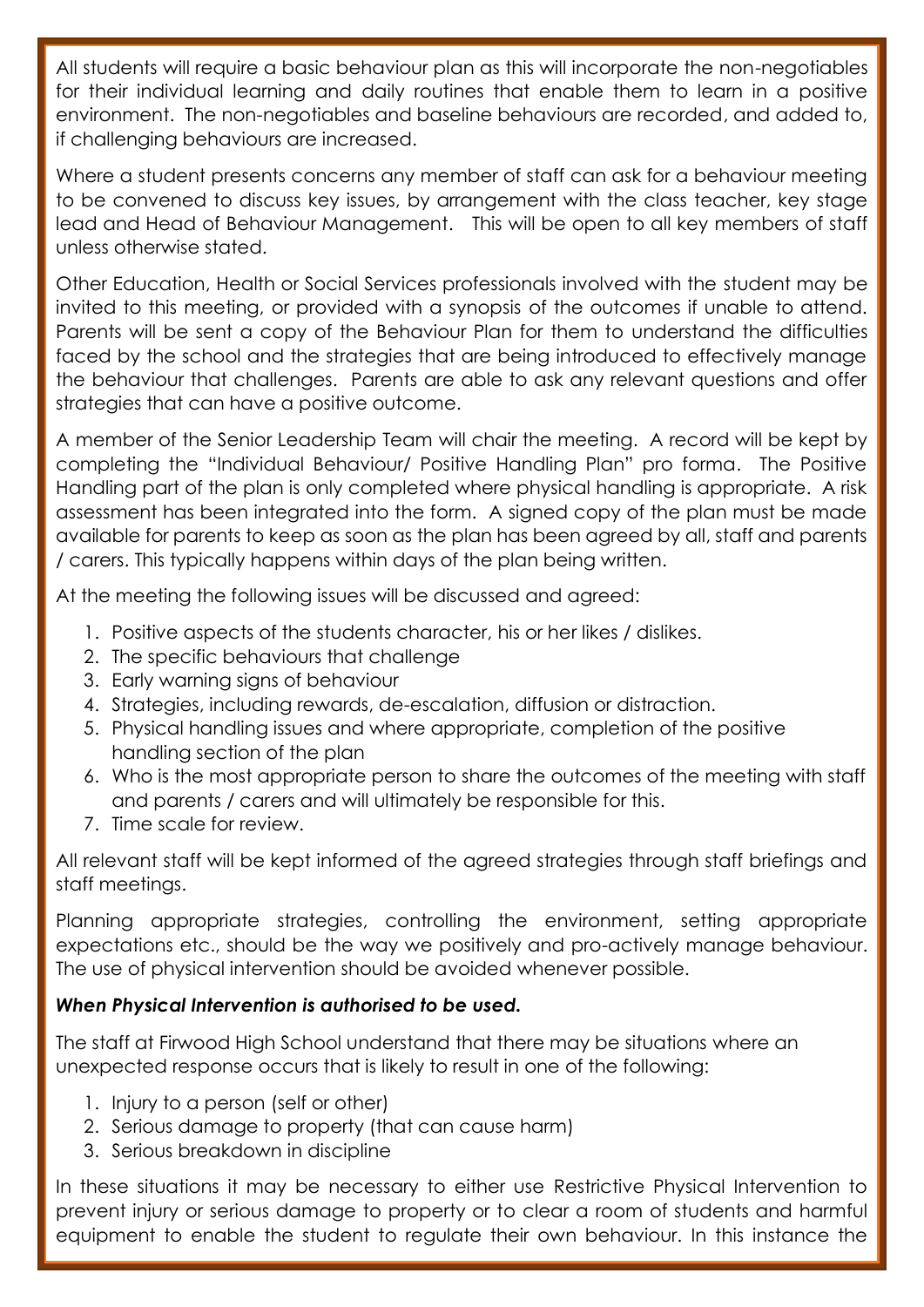student will be observed by members of staff and a senior leader will be requested to be present at the soonest possible time.

Any use of force must only be implemented by trained members of staff authorised to do so by the Head of School and must comply with the above Department for Education documents, this policy and the LA policy, behaviour support plans and any other relevant school policies.

Due to the fact that the very nature of physical intervention means that a dynamic risk assessment has been made to reduce the personal space to intimate space. As a result staff must take every opportunity to adhere to safe covid-19 practices through the use of gloves, masks and clean down protocols where appropriate.

# *Authorised Staff*

Staff will only be authorised by the Head of School if they have completed a course of training that has been:

- Approved by the Trustees Board
- Considered and supported by the Local Authority
- Considered and supported by Health and Social Services
- Approved by the Institute of Conflict Management (ICM)

The following training methods are currently acceptable:

• Team Teach Training

A list of authorised staff is be held in school.

Staff at Firwood High School also receive training specific to the needs of the students. STAR Training is delivered by Child and Adult Mental Health Services (CAMHs), when available. STAR training stands for Settings, Triggers, Actions and Results and enables us to develop a greater understanding of the functionality of behaviour. There is also other in house training related to PMLD, ASD and SLD students.

# **Risk Assessment & Planning for the use of Reasonable Force.**

# **What constitutes reasonable force?**

The decision to plan the use of reasonable force in the form of restrictive physical intervention, and subsequent risk assessment, must include reference to:

- The seriousness of the incident; i.e. is there likely to be injury to a person, serious damage to property or serious breakdown in discipline?
- Is there any other strategy that can be used? The relative risk of using restrictive physical intervention must also be compared with other possible strategies.
- The age, cultural background, gender, stature and medical history of the student concerned.
- The application of gradually increasing or decreasing levels of force in response to the person's behaviour, always encouraging the individual to take control of their own behaviour.

Team Teach techniques seek to avoid injury to the service user, but it is possible that bruising or scratching may occur occasionally, and these are not to be seen necessarily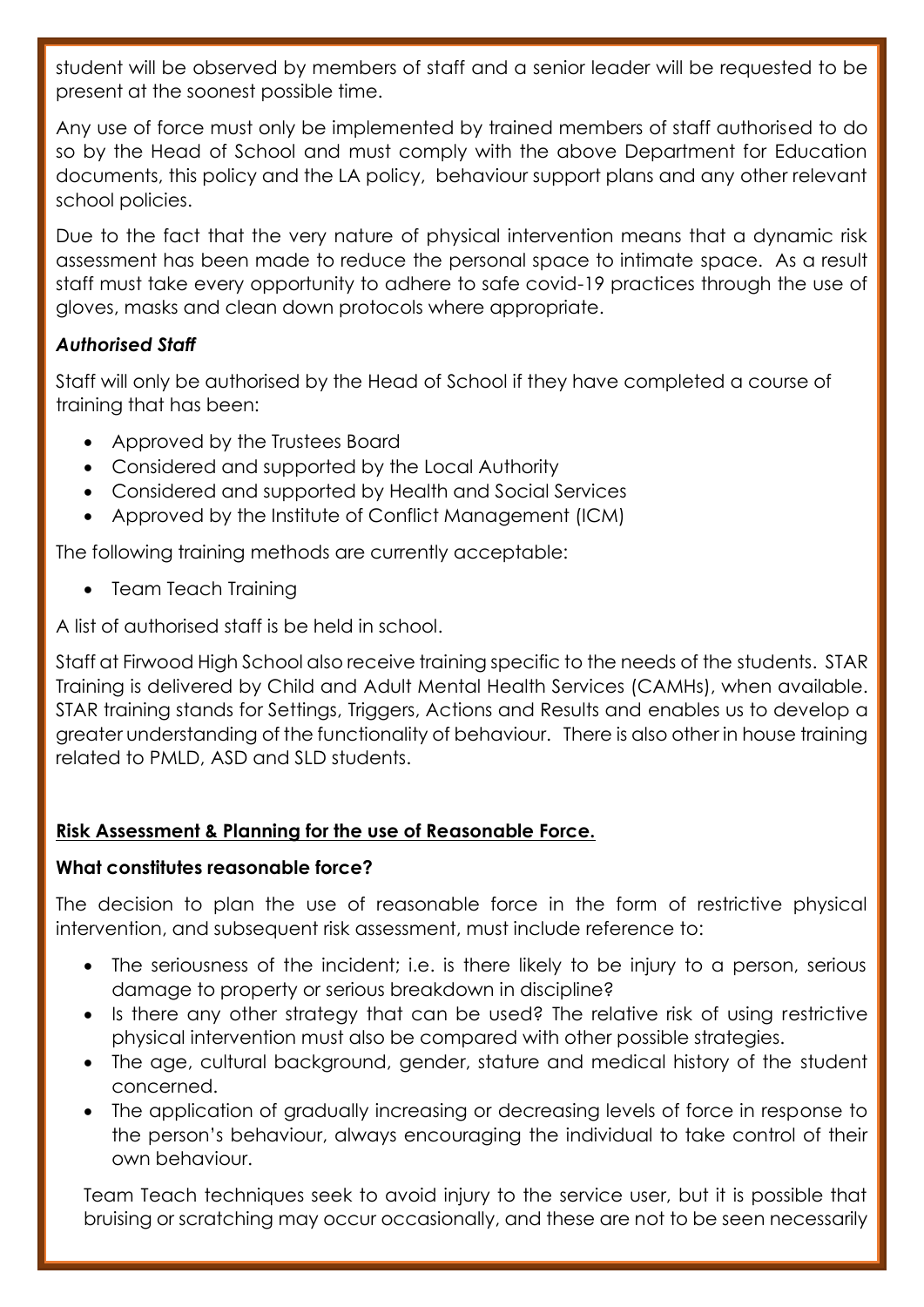as a failure of professional technique, but a regrettable and infrequent "side-effect" of ensuring that student in school remains safe.

#### **Unacceptable practices**

These include practices that might expose students or staff to foreseeable risk of injury or psychological distress. Examples include (this is not an exhaustive list) :

- Any form of hitting / slapping
- Withdrawal of food or drink
- Verbal bullying / shouting or persistent criticism
- Any form of holding not included in the Team Teach training.

#### **The distinction between***:*

DfES / DH guidelines of July 2002 notes the importance of understanding the difference between the following terminologies as explained below. It is important that the correct terminology is used when reporting incidents.

#### **Seclusion**

i) Where a student is forced to spend time alone against their will. This is unacceptable practice.

#### **Time out**

ii) This involves restricting the student's access to all positive reinforcement as part of a behaviour plan.

#### **Withdrawal**

iii) Involves removing the student from the situation which causes anxiety or distress to a location where they can be continuously observed and supported until they are ready to resume with their activity.

# **Use of Reasonable Force in Unforeseen and Emergency Situations**

Planned physical intervention is where an incident is foreseeable. Emergency intervention occurs where the incident cannot reasonably be anticipated. In this situation:

- Diversion or diffusion should be attempted, before using physical intervention,
- Any techniques used must be within the training provided by school.

Where an emergency situation has arisen, a Level 3 incident form must be completed on the Behaviour Watch system. Parents of the student must be informed of the incident and the appropriate response and where necessary a Behaviour Meeting must be held as soon as possible after the incident to ensure future strategies and interventions are co-ordinated and planned.

# **Post-incident Support**

# **First Aid Procedures**

Staff who have First Aid responsibilities are indicated in the Staff Handbook and on signs visible around school and in every class room. The safety of all should always be the priority before, during and after incidents of challenging behaviour.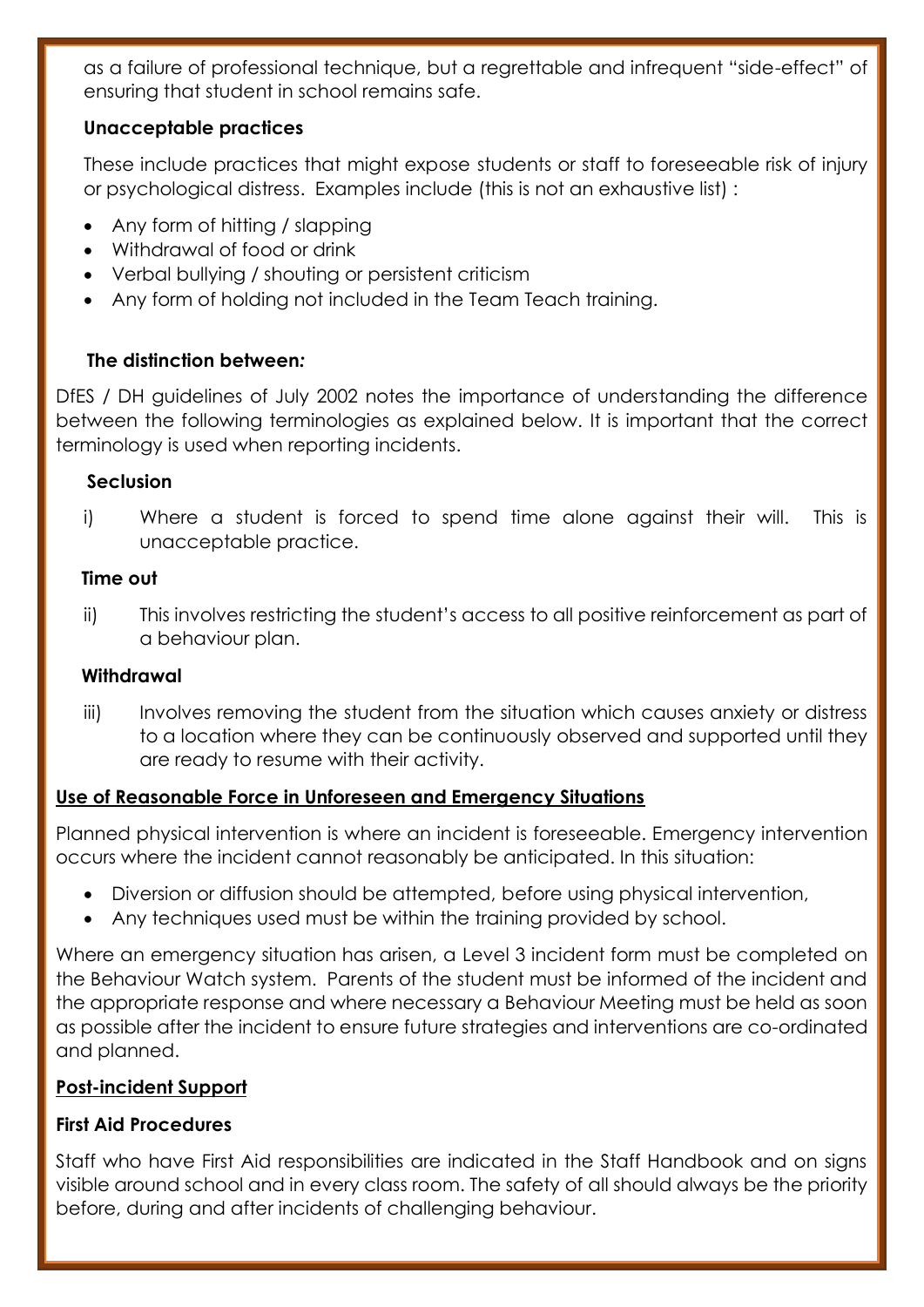#### **Staff**

As staff working in a school for students with complex learning difficulties and autism, we may expect to come across some incidents of challenging behaviour. However, some incidents are so intense that they can cause considerable and understandable stress and/or injury to staff. Whenever staff are injured or traumatised by an incident, they should not return to the stressful situation until they have been given time to feel calmer and more confident about going back to class. Staff should feel confident about expressing their feelings after an incident and asking for whatever support they feel they need at that time. Accepting help will be seen as a professional strength, not a weakness. This may have a knock-on effect on other staff and classes, the class team involved, etc., but all staff must be willing to support colleagues who are hurt or distressed.

# **Students**

Students should be encouraged to understand the consequences of their behaviour whenever possible, and be supported in this through positive reward strategies. Reward strategies and subsequent visual consequences will be appropriate to the age and maturity of students within a class and take account of individual student motivators. Firwood High School does not advocate one system but expects class teams to develop strategies appropriate to the students within a class.

Students displaying challenging behaviours should be encouraged to take control of their own behaviour as soon as possible. It is vital that all staff working with students who have challenging behaviour make themselves aware of the Individual Behaviour/Positive Handling Plan as this will contain information that helps ensure everyone's safety.

Students witnessing or being hurt by the challenging behaviour of others should be immediately offered support and comfort. They should be offered the opportunity to discuss their experiences with a familiar member of staff, in whatever way is understandable to them. Parents should be informed if a student is hurt or particularly distressed by an incident, but should not be given the name of the student with challenging behaviour unless this has been discussed with their parents first.

# **Families**

Parents should receive an accurate and balanced view of their son/daughter's performance at school. This includes being informed of any serious incidents of challenging behaviour. However this should be balanced if, for instance, the student has produced some good leanring that day that parents can also be told about. It is not acceptable to "withhold" information about challenging behaviours from parents because of concerns about causing distress. Parents and carers will be far more distressed if the first they hear of their son/daughter's challenging behaviour is when someone is hurt. Information regarding behaviour in school will be communicated directly to families by members of the class team and not via the passenger escorts.

If families are distressed and require support following an incident, contact with the school Senior Leadership Team (SLT) will be offered. It may be appropriate to hold a specific meeting to discuss the incident further.

#### **Reporting and Recording Incidents**

It is very important that incidents are recorded. Recording incidents at the time will provide a true reflection of the events of the incident which may be of use in the future not only to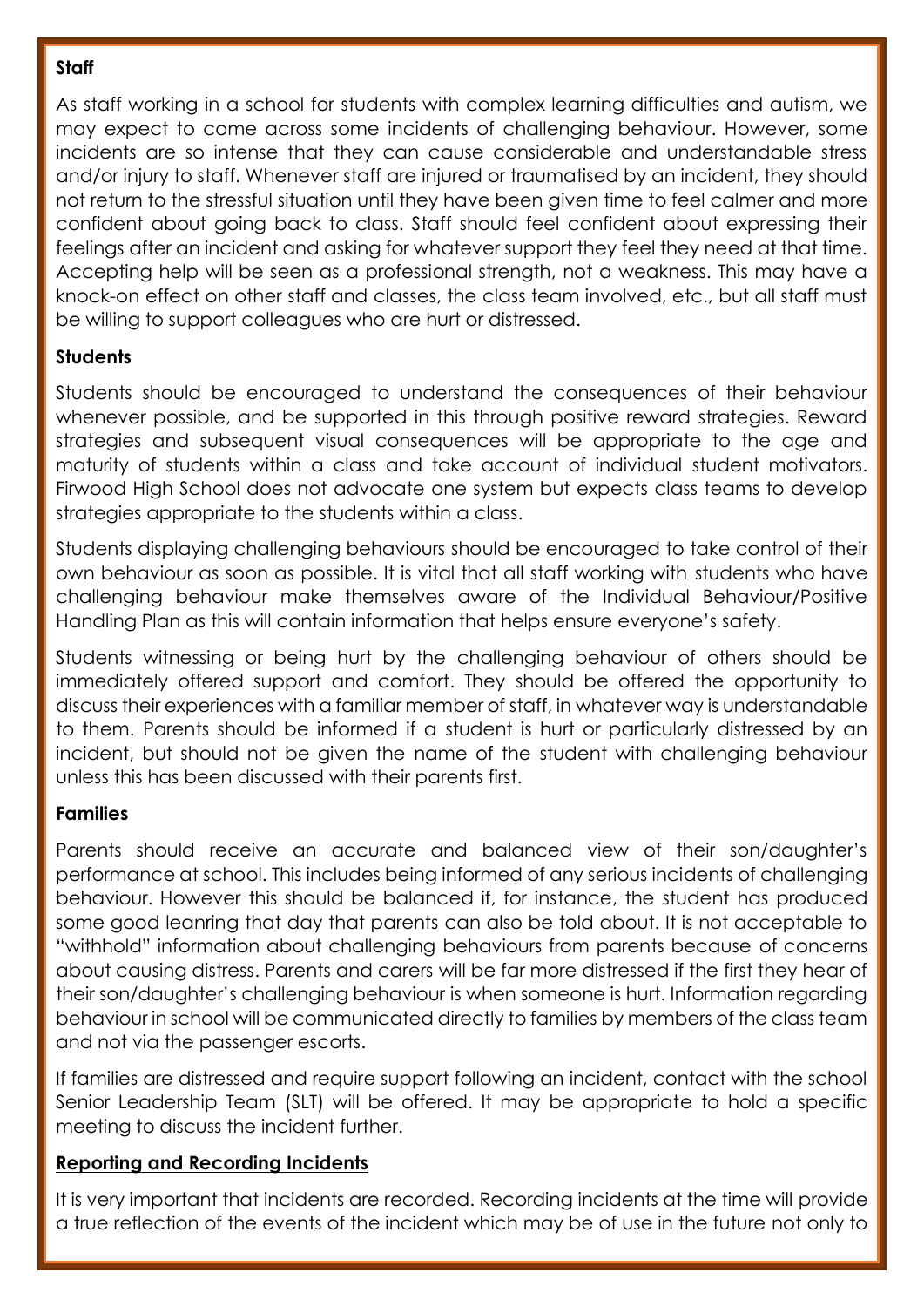protect staff from allegations of misconduct, but will help to see any patterns of challenging behaviour and provide information to help understand and reduce incidents.

**For Students with Individual Behaviour Plans** – Where students are displaying continued challenging behaviour. The incidents are recorded and used to show patterns, triggers, preferred response such as Positive Handling / Restrictive Physical Intervention. The plans are developed by all those who have experience of the student and shared with SLT, all staff who work with that student and parents / carers.

**Physical Intervention Record** – Each level 2 and level 3 incident is recorded on Behaviour Watch where it is allocated a reference number. Each incident recorded that has required Restrictive Physical Intervention is then also recorded in a bound and numbered book as required by OFSTED.

At Firwood High School we use a system called Behaviour Watch to record incidents of challenging behaviour. As part of this recording system we split behaviour into two levels. Completing a level 2 or level 3 incident report on Behaviour Watch, is dependent on the severity of the incident.

#### **Level 2 incidents**

These incidents are those that are of a lower level of severity and can be more of a sensory nature e.g. biting, hair pulling, and throwing objects

# **Level 3 Incidents**

These are challenging behaviours where the student is considered to be in crisis and where his / her anxieties have peaked. In this case staff may have had to clear a room to protect other students and staff from being injured or if a Physical Intervention has taken place.

Behaviour reports should record the situation (date, time, location, staff involved), give a factual account of the incident using non-emotive language, which de-escalation strategies have been used as well as specifying any physical intervention techniques and any information around what may have triggered the behaviour (if known).

#### **Multiple Incident Record**

Where incidents are so frequent that continually completing forms becomes impractical a multiple incident record can be used to provide the date/time, duration and type of holding. This information can be recorded in a simple list in the incident description box on Behaviour Watch (e.g. the Multiple Incident Record). This system aims to make recording more manageable and prevent under-recording of incidents. However, this is only acceptable when working within an existing Positive Handling Plan.

#### **Bound and Numbered Book**

The records of use of Restrictive Physical Intervention are sent to the Head of School and Head of Behaviour via an automatic email. The Head of Behaviour then records the information of the incident at the end of every week in a bound and numbered book.

# **Accident / Incident Forms**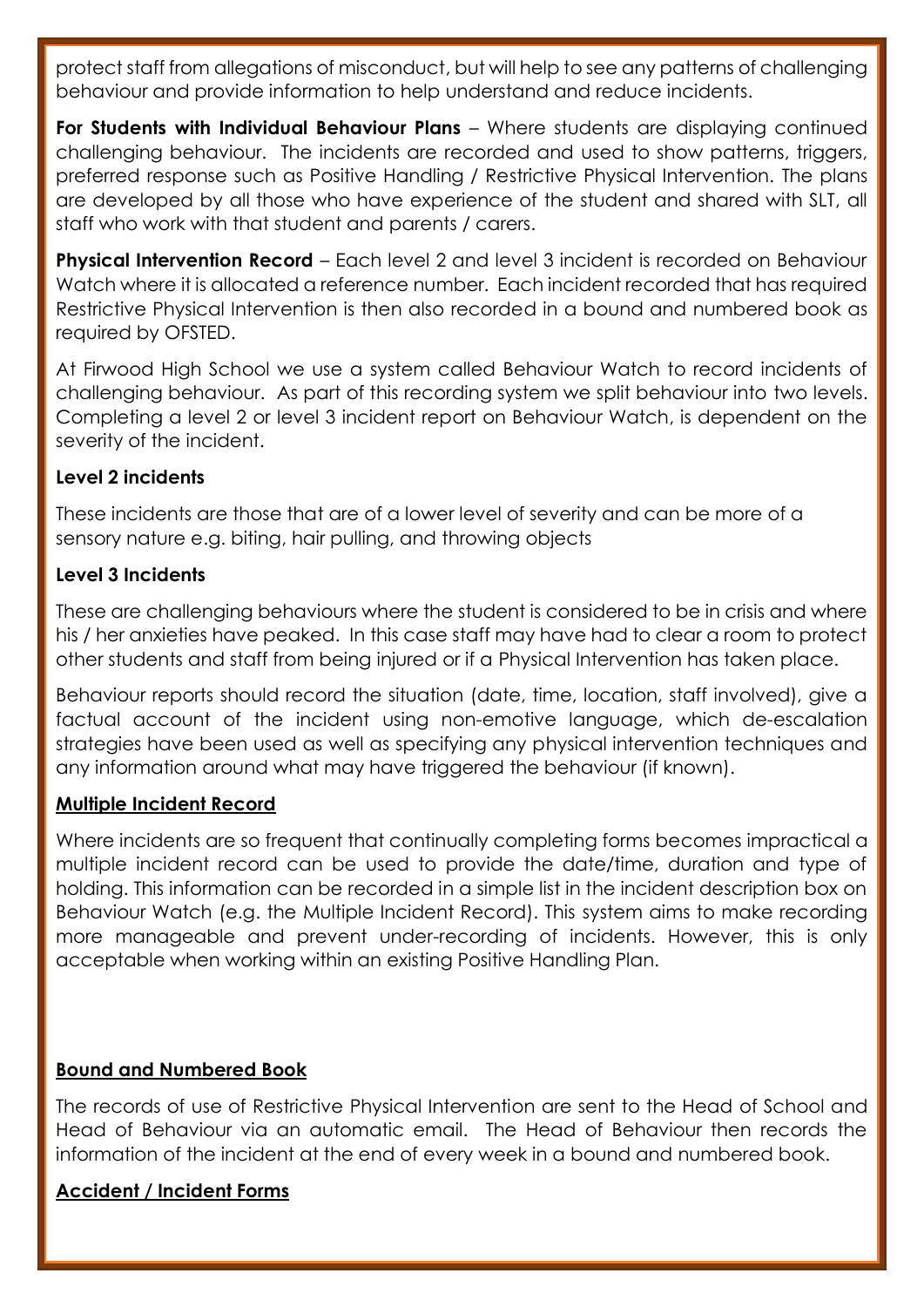Where a member of staff has been injured they need to complete and 'Accident / Incident form' with a member of the Senior Leadership team where they will be offered the opportunity for a debrief meeting.

#### **Monitoring the Use of Force**

The use of physical intervention will be monitored by the Assistant Head Teacher responsible for Behaviour Management and this information will be shared with the Head of School and SLT.

# **Responding to complaints**

It is hoped that conflicts can be resolved informally wherever possible. However, it is possible that the use of physical intervention techniques can lead to allegations of either inappropriate or excessive force. If the complaint relates to the use of force, the matter will be investigated in accordance with Dept for Education / LA policy guidelines.

#### **Staff Training**

The Trust consider the following training to be appropriate:

Team Teach 6 Hour "Foundation" course (see www.team-teach.co.uk)

Firwood High School has a number of members of staff who are trained at Team Teach instructor level (intermediate 5 day course). Woodbridge Academy holds a Team Teach Area Operating Licence which means tutors are able to provide requested training to staff throughout the academy and other schools within Bolton LA. They may also be asked to support other tutors from Bolton schools in delivering training within Bolton LA.

New staff will be trained as soon as possible after their appointment; this may be with staff from other schools across the LA.

Staff will be updated as per the current recommendations of Team Teach and will be provided with opportunities to practice their skills (e.g. staff using "caring C" to escort students around school where necessary, practice skills at staff meetings, etc.).

As a direct result of Covid-19 restrictions training will be amended to fit with LA, DFE, Public Health England and Team Teach guidance.

#### Ethnicity & Equal Opportunities

Our policy is designed to be culturally appropriate and inclusive of all children. We will aim to avoid any form of racism, sexism and homophobic, transgender or bisexual bullying.

#### Partnership with Parents

At Firwood High School, we strive to build and maintain an atmosphere of mutual respect and dialogue in which the needs of children are paramount. We believe firmly in the need for involvement of parents and carers in the education of their children at Firwood.